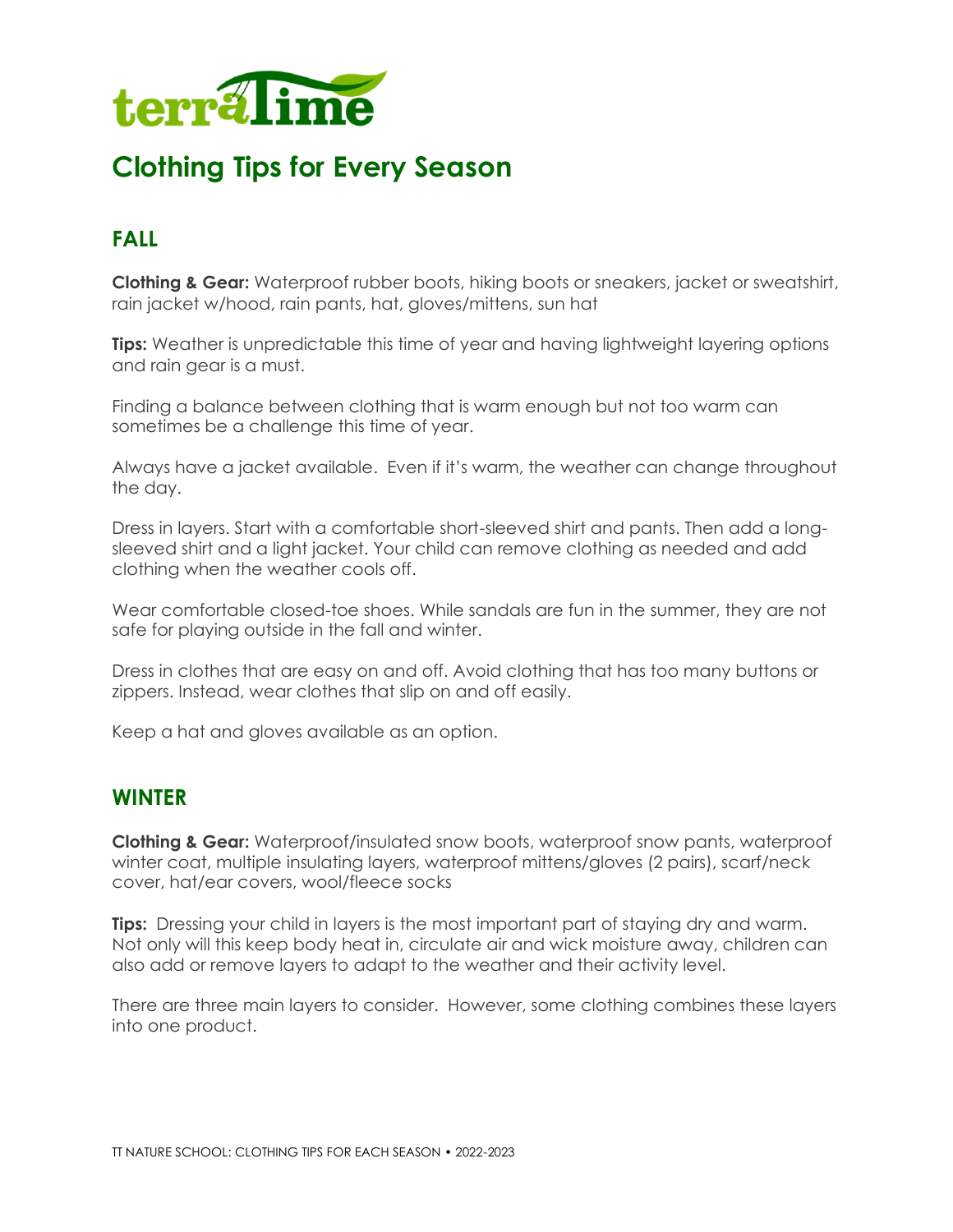

The **base layer** should be a moisture wicking material that lays close to the skin. These include nylon, polyester mix, polypropylene, silk and merino wool. Stay away from 100% cotton, as it holds moisture.

For the **mid layer**, think warmth. This is the layer for insulation and retaining body heat. Fleece, Merino wool, down or synthetic materials are best. These could include sweatshirts, sweatpants, sweaters, etc. Really anything warm. The thickness of this layer will depend on the temperature outside and your activity level.

Waterproof materials are best for the **outer layer.** This layer protects from wind, rain and snow. Look for Gore-Tex and similar fabrics that are both waterproof and breathable.